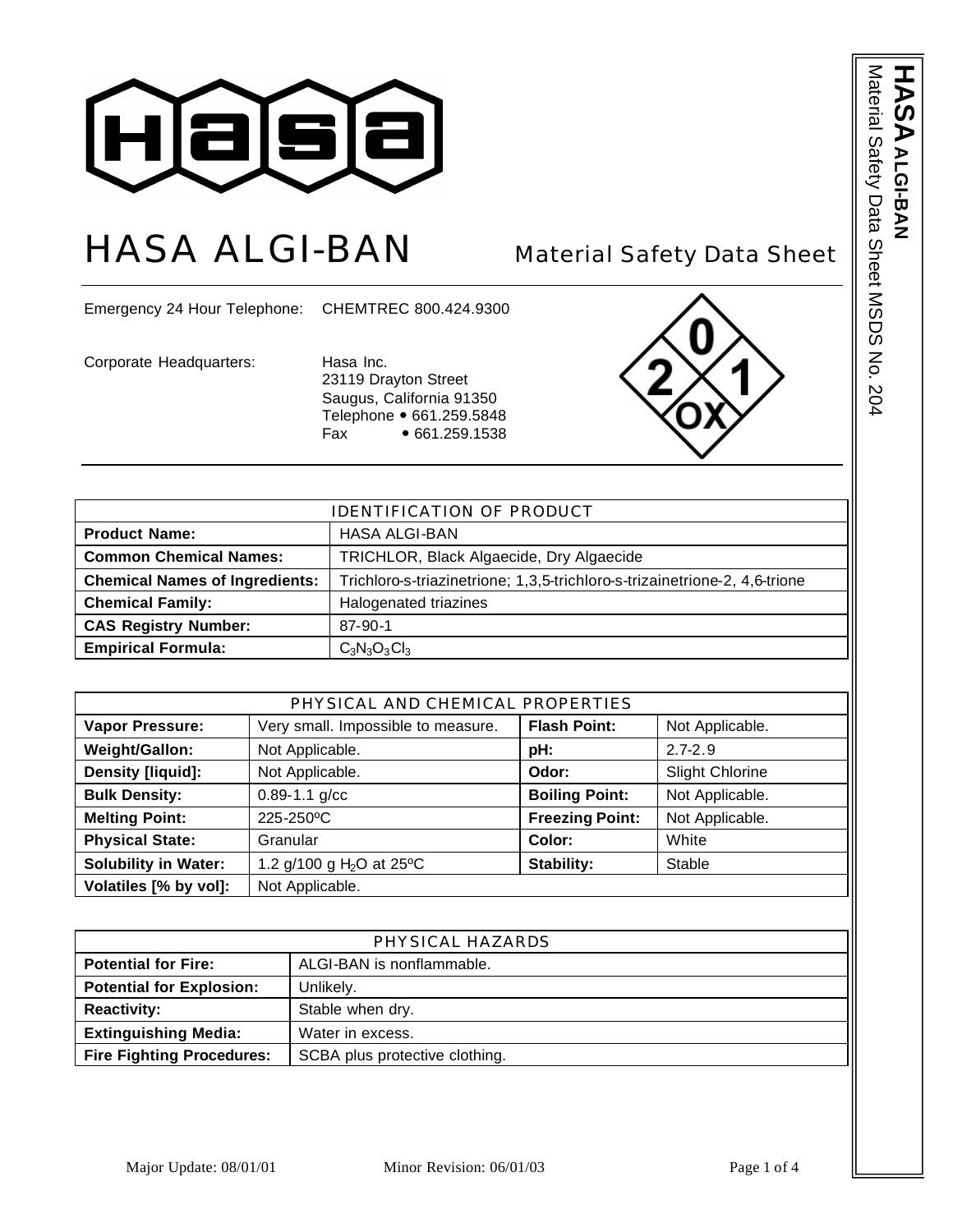| <b>HEALTH HAZARDS</b>                             |                                                |                                                |                           |
|---------------------------------------------------|------------------------------------------------|------------------------------------------------|---------------------------|
| <b>Signs and Symptoms of Exposure:</b>            |                                                | Eye and skin irritation.                       | Material                  |
| <b>Medical Conditions Aggravated by Exposure:</b> |                                                | No data available.                             |                           |
| Oral [ingestion] LD <sub>50</sub> :               |                                                | 1500 mg/kg                                     | <b>Safety</b>             |
| Dermal [skin absorption] LD <sub>50</sub> :       |                                                | $> 10.0$ g/kg.                                 |                           |
| Inhalation [breathing] LC <sub>50</sub> :         |                                                | Vaporization and respirable dust not expected. | Data                      |
| Eye Irritation:                                   |                                                | Very irritating.                               |                           |
| <b>Skin Irritation:</b>                           |                                                | Mild irritation. Not a skin sensitizer.        |                           |
| <b>OSHA PEL:</b>                                  |                                                | None Established.                              | Sheet                     |
| <b>ACGIH TLV/TWA:</b>                             |                                                | None Established.                              |                           |
|                                                   |                                                |                                                | <b>NSDS</b>               |
| POTENTIAL ROUTE [S] OF ENTRY                      |                                                |                                                |                           |
| <b>Inhalation [Breathing]:</b>                    | Vaporization and respirable dust not expected. |                                                | $\mathsf{K}_{\mathsf{C}}$ |
| Dermal [Skin]:                                    | Not Anticipated.                               |                                                | 204                       |
|                                                   |                                                |                                                |                           |

|                                | POTENTIAL ROUTE [S] OF ENTRY                   |
|--------------------------------|------------------------------------------------|
| <b>Inhalation [Breathing]:</b> | Vaporization and respirable dust not expected. |
| Dermal [Skin]:                 | Not Anticipated.                               |
| Eyes:                          | Dust from tablets may irritate eyes.           |
| Ingestion:                     | Not anticipated. Biter, chlorine taste.        |

| CARCINOGENIC [CANCER POTENTIAL] INFORMATION                                                                                                                                                             |             |  |
|---------------------------------------------------------------------------------------------------------------------------------------------------------------------------------------------------------|-------------|--|
| National Toxicological Program [NTP] Sixth Annual Report on Carcinogens:                                                                                                                                | Not listed. |  |
| International Agency for Research on Cancer [IARC] Monographs, V. 1-53, Supps. 1-8:                                                                                                                     | Not listed. |  |
| <b>Listed by Federal OSHA as Carcinogens:</b>                                                                                                                                                           | Not listed. |  |
| Safe Drinking Water and Toxic Enforcement Act of 1986 [Proposition 65, California only]:<br>Small quantities – less than 100 ppm (parts per million) – of impurities, including bromates, may be        |             |  |
| found in all chlorinating products, including this product. Bromates are derived from bromides, which                                                                                                   |             |  |
| are present in sodium chloride (table salt) from which chlorine is manufactured. Additional small<br>quantities of bromates may be generated during the disinfection process. Bromates are known by the |             |  |

State of California to cause cancer when administered by the oral (drinking or ingesting) route. Read and follow label directions and use care when handling or using this product. The US Environmental Protection Agency has established a maximum contaminant level (MCL) for bromates in drinking water at 10 ppb (parts per billion). Application of this product in accordance with label directions at use dilution will not exceed this level.

This warning is provided pursuant to Proposition 65, the Safe Drinking Water and Toxic Enforcement act of 1986, Chapter 6.6 of the California Health and Safety Code, which requires the Governor of California to publish a list of chemicals "known to the state to cause cancer or reproductive toxicity." This list is compiled in accordance with the procedures established under the proposition, and can be obtained on the internet from California's Office of Environmental Health Hazard Assessment at http://www.oehha.ca.gov. There are over 700 chemical substances on this list.

# GENERAL PRECAUTIONS FOR SAFE USE AND HANDLING

Mix only with water. Do not mix with other chemicals. Use clean dry utensils when mixing. Do not add these tablets to any dispensing device containing remnants of other products. A violent reaction or explosion may result when chemicals are mixed. Do not contaminate with moisture other chemicals or human wastes.

### PERSONAL PROTECTION AND HYGIENE

Wear goggles or face shield and rubber gloves when handling. Avoid breathing dust. Remove and wash contaminated clothing before reuse. Wash hands after handling.

**HASA**

**ALGI-BAN**

ALGI-BAN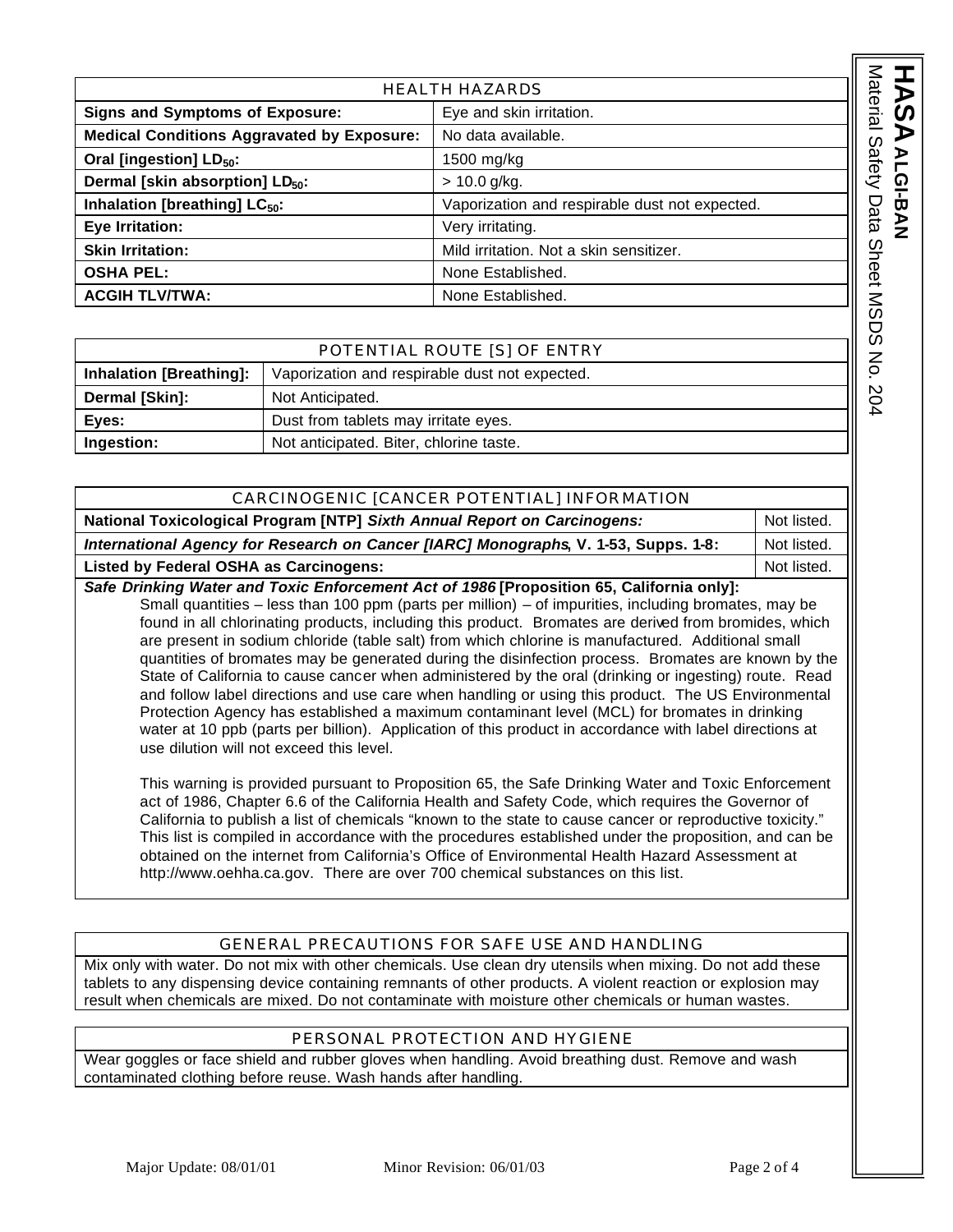## CLEAN-UP OF SPILLS

ALGI BAN should be kept in tightly closed container when not in use in a cool, dry, ventilated area. Keep away from open flame and heat or heating devices. ALGIBAN which has been dropped or spilled from a container should be picked up with a clean brush or broom and dust pan and placed in a clean, dry container. If ALGIBAN is contaminated by water, other chemicals, or human waste, place the tablets in a bucket with lots of clean water and dissolve. Dissolved material may be disposed of on site or at an approved landfill. See direction on labeling. Contact HASA, Inc. for guidance.

| <b>FIRST AID</b>     |                                                                                   |  |
|----------------------|-----------------------------------------------------------------------------------|--|
| <b>Eye Contact:</b>  | Flush with water. Remove contact lenses [if applicable]. Hold eyelids open.       |  |
|                      | Continue flushing with water for 15 minutes. Get prompt medical attention.        |  |
| <b>Skin Contact:</b> | Brush off any residue. Wash affected area with water for 5 minutes. If irritation |  |
|                      | persists, get medical attention.                                                  |  |
| Ingestion            | Feed bread soaked in milk followed by olive oil or other cooking oil. Call a      |  |
| [swallowing]:        | physician immediately.                                                            |  |
| Inhalation:          | Remove victim to fresh air. Call a physician.                                     |  |

| FEDERAL/STATE LISTS/REGISTRATION/S/REPORTING REQUIREMENTS             |                                                           |
|-----------------------------------------------------------------------|-----------------------------------------------------------|
| <b>CERCLA Hazardous Substance</b><br>[Section 1010 [4], P.L. 96-510]: | Not listed.                                               |
| <b>Extremely Hazardous Substance</b><br>[40 CFR 355, Appendix A]:     | Not listed.                                               |
| Pesticide Product 7 U.S.C. 136 et seq.:                               | Registered as Pesticide Product by Federal EPA.           |
| <b>Toxic Substance under TSCA:</b>                                    | Not reported.                                             |
| <b>Pesticide Product [various State Laws]:</b>                        | Registered as Pesticide Product in States where marketed. |

| MATERIAL CLASSIFICATION                                                                                                |          |
|------------------------------------------------------------------------------------------------------------------------|----------|
| OSHA Hazard Communication Standard, Department of Labor,<br>Occupational Safety and Health Division, 29 CFR 1910.1200: | Oxidizer |

| Hazardous Materials Transportation Regulations,<br>Department of Transportation (Federal) 49 CFR 172.101                                                                                       |                                                                    |  |
|------------------------------------------------------------------------------------------------------------------------------------------------------------------------------------------------|--------------------------------------------------------------------|--|
| <b>US DOT Shipping Description:</b>                                                                                                                                                            | Trichloroisocyanuric acid, dry, 5.1, UN 2468, P.G. II, E.R. No. 25 |  |
| Placard/Label:                                                                                                                                                                                 | 5.1                                                                |  |
| <b>Note:</b> Inner packages containing 2.2 pounds [1kg] or less are renamed "Consumer Commodity" and<br>reclassified as "ORM-D". Labeling and placarding are not required for these shipments. |                                                                    |  |

| <b>National Fire Protection Association NFPA 704 [1990]:</b>                      | $2 - 0 - 1 - OX$        |
|-----------------------------------------------------------------------------------|-------------------------|
| <b>NFPA 49:</b>                                                                   | $3-0-2-0X$              |
| <b>BOCA National Fire Prevention Code/National Building Code [1999 editions]:</b> | <b>Oxidizer Class 1</b> |
| Standard Fire Prevention Code/Standard Building Code [1997 editions]:             | <b>Oxidizer Class 1</b> |
| Uniform Fire Code/Uniform Building Code [1997 editions]:                          | <b>Oxidizer Class 1</b> |
| Uniform Fire Code Standards 79-3, Uniform Fire Code, V. II [1997 edition]:        | $2 - 0 - 1 - ON$        |
|                                                                                   |                         |